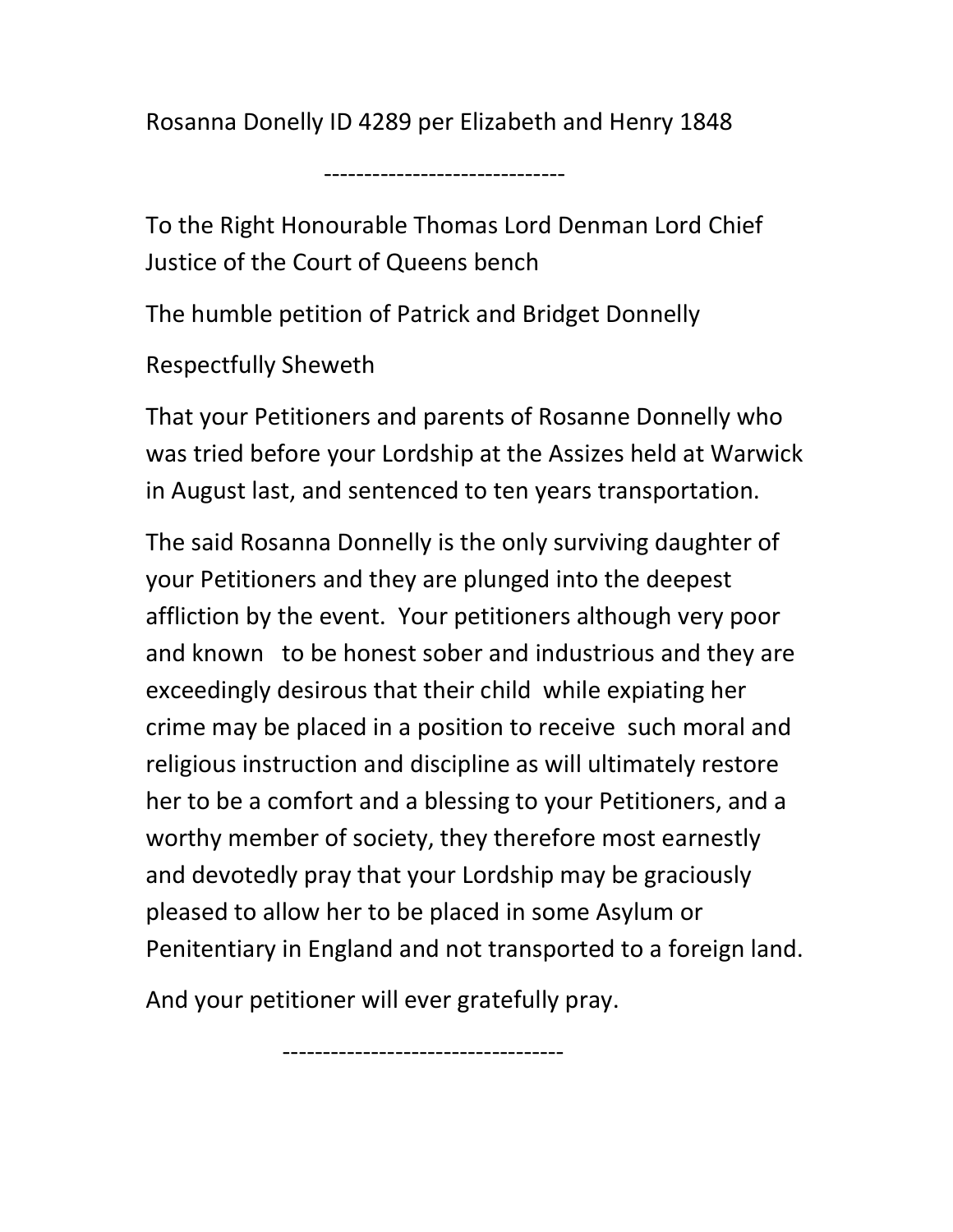We the undersigned clergymen and other inhabitants of the Borough of Birmingham respectfully join in the prayers of the above petition and implore your Lordship to grant the request.

John Moore – Clerk in Holy Orders

Bernard Ivers

William Molloy

George Jefferies – Clerk in Holy Orders

And 33 more signatures.

---------------------------

Rosanna Donnelly

2<sup>nd</sup> Application

A renewed application for the detention of the prisoner in this Country. No grounds are stated.

-----------------------------

Middleton

15th September 1847

My Dear Phillips

The enclosed ought to have been sent to Rolf B who tried the prisoner at Warwick but is now residing abroad.

Will you never came and see us here.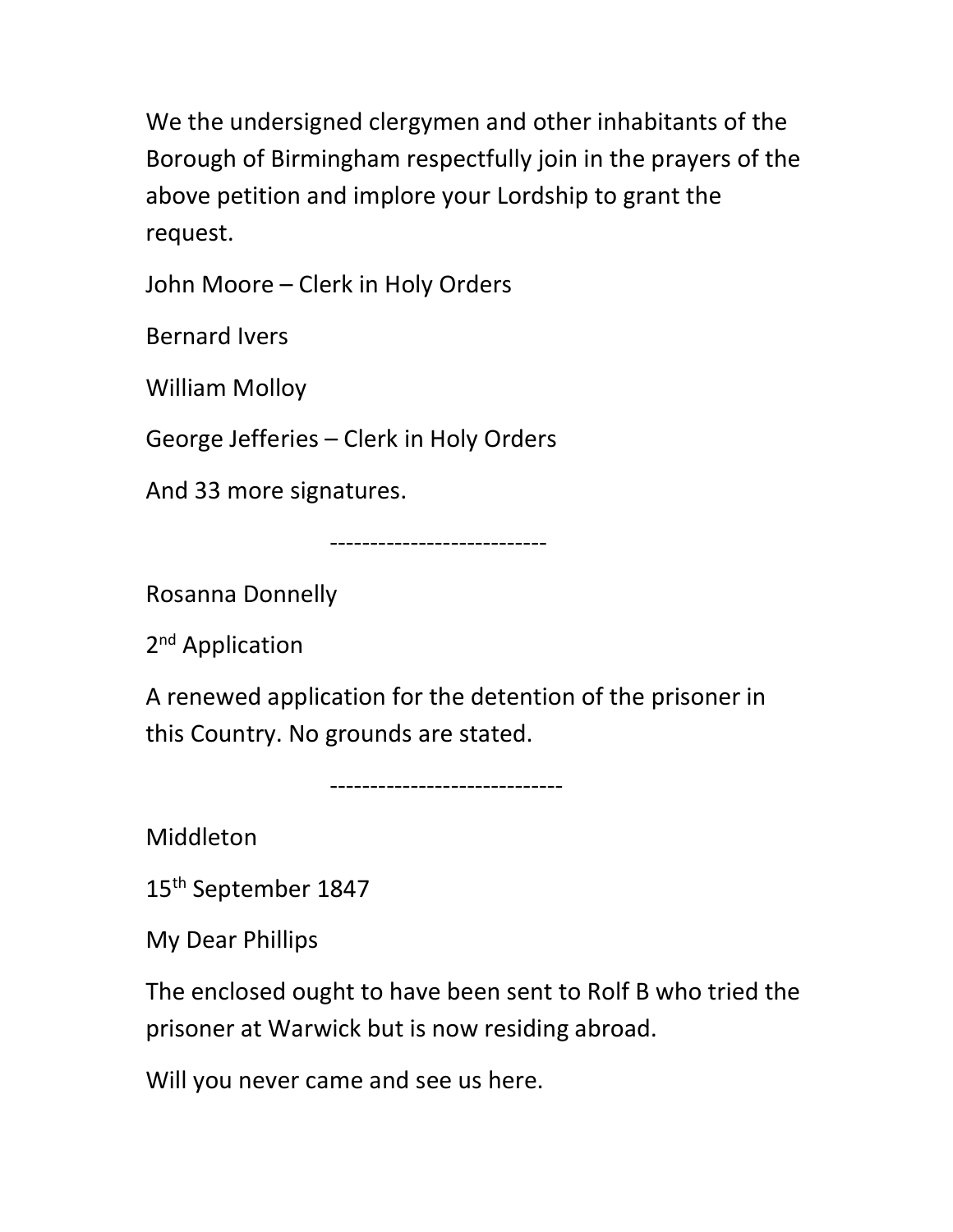Yours ever

Denman

To the Right Honourable Sir George Grey Her Majesty's Secretary of State for the Home Department

-----------------------------

The humble petition of Patrick and Bridget Donnelly residing at 25 Court House Dale End in the town of Birmingham in the County of Warwick.

Sheweth

That whereas Hannah Donelly daughter of your Lordships said petitioners was sentenced at the last Warwick Assizes to ten years transportation for having stolen the sum of nine shillings and six pence. We, your Lordships humble and afflicted Petitioners acknowledging the justice of the sentence yet crave indulgence for the anguish of parental grief while we implore that our wretched daughter may not be sent to a distant land but undergo the term of her punishment in this country and thus save our grey hairs from descending in sorrow into the grave, and in furtherence of this our prayer we confidently refer to the testimony of our Clergy given below whereby it will be seen that it is our misfortune and not our fault that our unhappy daughter is now in the hands of Justice – we also humbly refer to other testimonies in her behalf which we subjoin and which will shew her character before she got into bad company – we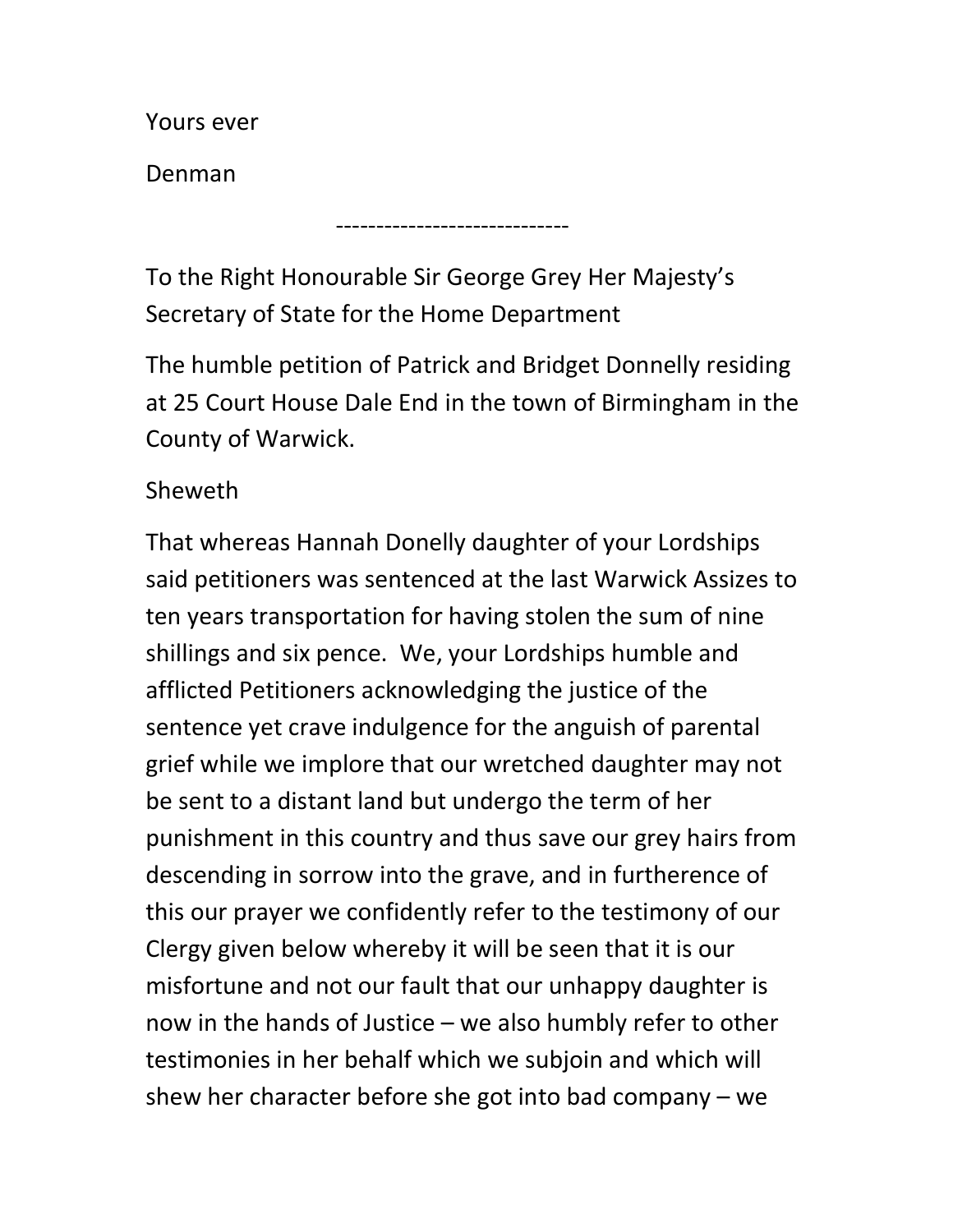therefore your Lordships afflicted Petitioners implore your Lordships merciful attention to this our humble and earnest appeal and your Petitioners as in duty bound will ever pray.

Patrick Donnelly

Bridget Donnelly her mark

This 25th day of August 1847

We the undersigned Roman Catholic Clergy residing in Birmingham herby testify that the above Petitioners Patrick and Bridget Donnelly are most deserving poor people, industrious, honest and steady and diligent in striving to bring up their children to a virtuous course of life and we therefore respectfully recommend their Petition to the consideration of Her Majesty's Secretary of State for the Home Department.

---------------------------------

John Moore

Bernard Ivers

William Molloy

This 25<sup>th</sup> day of August 1847.

---------------------------------

**Testimonals** 

No 1: I the undersigned hereby certify that Hannah Donnely daughter of Patrick and Bridget Donelly lived with me as a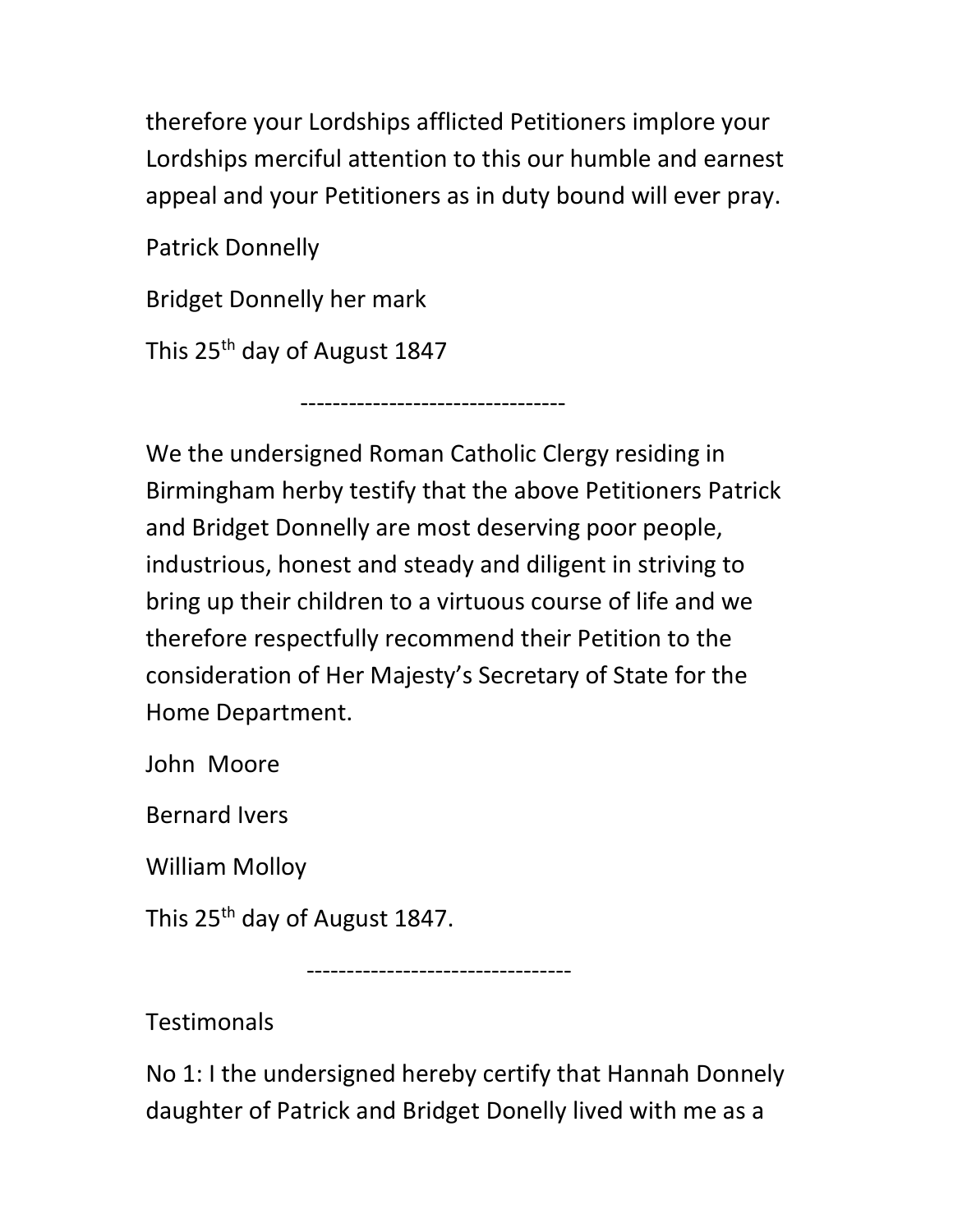servant about 7 months during her service with me she was clearly honest and industrious and truly sorry am I for her misconduct and for her poor parents.

Witness my hand  $18<sup>th</sup>$  August 1847 E Sharp.

No 2: I the undersigned hereby certify that Hannah Donelly daughter of Patrick and Bridget Donelly lived with me as a servant for twelve months in which time she behaved herself honesty and was a good faithful girl.

Witness my hand 16<sup>th</sup> August 1847 Ellen McKone

No 3: This is to certify that Hannah Donelly daughter of Patrick and Bridget Donelly lived in my service for about three months and during that time behaved herself very well.

Witness my hand 16<sup>th</sup> August 1847 Sarah Tasker

I the undersigned Roman Catholic Priest of St Chad's Birmingham hereby certify that I have in my possession the originals of the above Testimonials and that the copies are literally correct as to Testimony of character.

Witness my hand  $25<sup>th</sup>$  day August 1847 – Bernard Ivers

---------------------------

Rosanna Donelly aged 23

Warwick Summer Assizes August 1847

Robbery